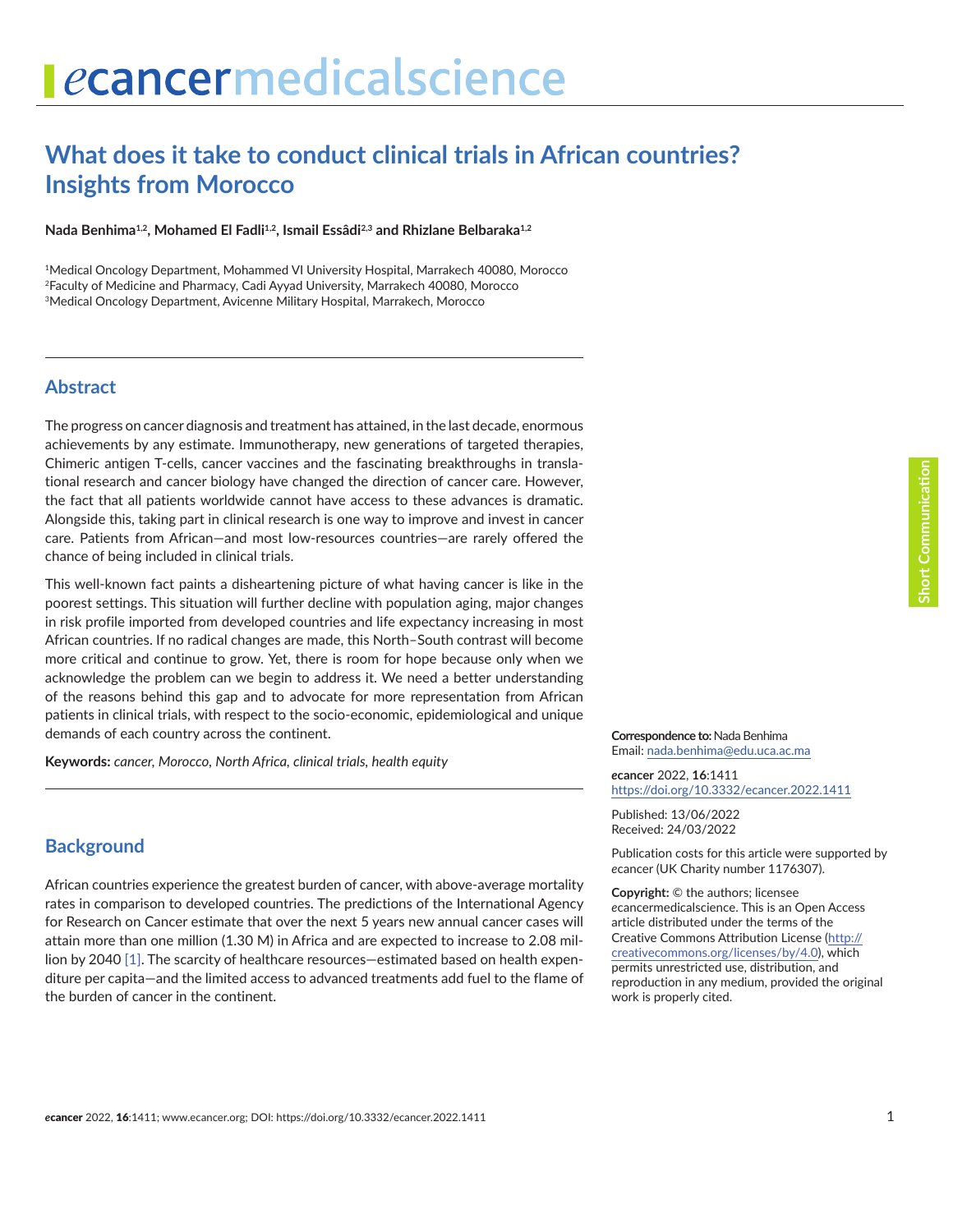Clinical research is a part of a long and careful process in which randomised clinical trials are the engines that drive progress in cancer treatment and improve the delivery of cancer care. In the poorest countries, where basic cancer research is much needed and most valuable, hosting clinical trials has not been smooth sailing. While countries with limited resources endure the highest burden of cancer, most practice-changing studies are being hosted in North America, Europe and Asia, attracting greater investments from the ever-growing and ever-evolving pharmaceutical industry. It is, however, insufficient to presume that their consequent results would be extrapolated to the worldwide population, regardless of the ethnic and the genetic diversities specific to each country, especially in an era of increasing emphasis on personalised medicine.

A 2018 article in PLOS medicine examined the trial density – all fields included – over 7 years. It revealed that from the year 2006 through 2012, 83% of the clinical trial sites operated in 25 high-income countries, and only 5% were conducted in 91 lower-middle or low-income countries (LMICs) [\[2\].](#page-5-0) This established fact of lower representation of medically underserved populations in oncology clinical trials continues to widen the health equity gap and the entire cancer care continuum to the detriment of the most disadvantaged populations of the Third World. Recently, a special issue of JCO Global Oncology [\[3\]](#page-5-0) has been published to identify operational issues affecting oncology clinical trials in Africa as part of a large-scale project to develop an African Virtual Platform for Oncology Clinical Trials Registry. A quantitative web-based retrospective review of open cancer clinical trials in all African countries was conducted. The results confirmed the dearth and underrepresentation of Africans in oncology clinical trials, with the majority of studies being located in six countries. Egypt, South Africa and Algeria were ranked on the top of the list with, respectively, 45, 11 and 10 clinical trials open to inclusion by 2020.

To our great surprise, although Morocco shares common socio-economic, epidemiologic and healthcare particularities that are unique to the region of North Africa, the country was found to host only four open interventional clinical trials that are assessing a cancer-directed therapy mainly sponsored by pharmaceutical companies with marginal funding from academic institutions. For clarity, except for a few published phase II trials, there has been no local phase III trial conducted by Moroccan teams. Herein, we make an overall assessment of the ongoing phase III interventional clinical trials on cancer in Morocco to improve their visibility and point to the key issues that hinder the interest of pharmaceutical companies in conducting clinical trials in the country. We describe secondly the local strategies that have been adopted to leverage active participation in the clinical research process.

# **Materials and methods**

We conducted a web-based review of open clinical trials in Morocco. The review was guided by the above-cited JCO-GO special issue framework. The electronic databases included in the review are clinicaltrials.gov [\(http://clinialtrials.gov](http://clinialtrials.gov)), Pan-African Clinical Trials Registry (http:// [www.pactr.org](http://www.pactr.org)), CenterWatch ([http://centerwatch.com\)](http://centerwatch.com), World Health Organisation International Clinical Trials Registry Platform (http:// apps.who.int/trialsearch/Default.aspx), European Union Clinical Trials Register ([https://www.clinicaltrialsregister.eu\)](https://www.clinicaltrialsregister.eu)a) and the Moroccan Ministry of Health website ([https://www.sante.gov.ma\)](https://www.sante.gov.ma). Online specific registries of sub-Saharan countries were omitted from the review. For greater details, the reader is referred to the special two-part series of editorial articles on clinical trials in Africa published by the ASCO Academic Global Oncology.

We secondly carried out a bibliographical search in PubMed, Medline, Web of Science and Scopus databases, using combinations of terms "clinical trials" AND "Cancer" AND "Morocco" AND/OR "North-Africa". The websites of local cancer associations were also included in the search, namely AMFROM "Moroccan Association for Training and Research in Medical Oncology" and SMC "Moroccan Society of Cancer". Informal reports from local physicians that are involved in clinical trials' activities were obtained to complete the review.

### **Results**

# *Current ongoing cancer clinical trials in North African countries*

As we draft this paper, a total of three interventional multicentric phase III studies are open to recruitment (*n* = 1) or yet to be initiated (*n* = 2) in Morocco. Twelve studies have completed patient enrolment (*n* = 11) or ended prematurely before achieving their intended recruitment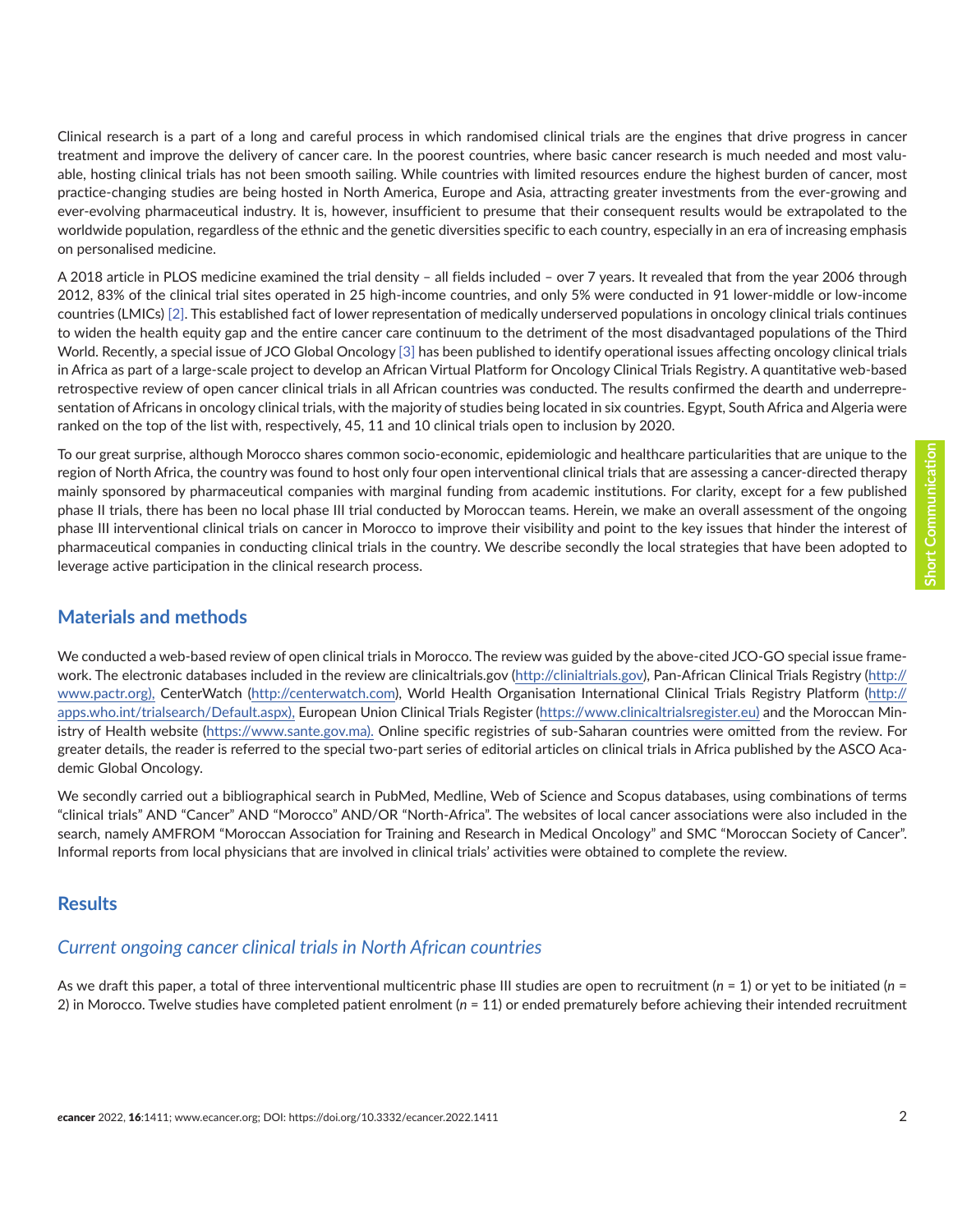rate ( $n = 1$ ). Trials that were active, but no longer recruiting at the time of analysis, were considered 'completed' as they had completed their patient recruitment.

Of the three found trials, the only one open to recruitment trial (Impassion132) is investigating the efficacy and safety of immunotherapy in early relapse, locally advanced or metastatic triple-negative breast cancer. The trial is active in 4 African countries (South Africa, Morocco, Algeria and Egypt) out of a total of 30 countries worldwide. The second trial sponsored by the same Swiss pharmaceutical company is investigating the combination of anti-TIGIT and anti-PD-L1 cancer immunotherapies on unresectable oesophageal squamous cell carcinoma. The trial is currently active in 220 sites spread over 28 countries. Morocco is the second African country expected to host the trial after South Africa.

These findings lead us to the conclusion that, so far, only three interventional phase III trials are available for nearly all cancer patients in the country. Regarding their eligibility criteria that are too restrictive, one cannot expect that the number of patients who may be offered the inclusion will be noticeable. Table 1 describes the ongoing interventional clinical trials in oncology open to recruitment in the Maghreb region (Morocco, Algeria and Tunisia).

# **The case of Egypt**

Over 100 clinical cancer drug trials are being currently conducted in Egypt, making it the first country for hosting cancer clinical trials on the continent. Most studies are assessing cancer-direct drugs, mostly phase III, followed by phase IV, real-world studies. The majority are conducted in Cairo and Alexandria. Industry-sponsored trials carried out the greatest share. Breast cancer is the most presented in trials volume, with the most frequent intervention being drug, followed by procedure.

| <b>Clinical trial</b><br>identifier  | <b>Trial design</b>                                                       | Condition                                                        | Intervention                                                                                                               | Sponsor<br><b>Institution</b>                                           | <b>Status</b>                                     | Country                       |
|--------------------------------------|---------------------------------------------------------------------------|------------------------------------------------------------------|----------------------------------------------------------------------------------------------------------------------------|-------------------------------------------------------------------------|---------------------------------------------------|-------------------------------|
| Impassion 132<br>NCT03371017         | Interventional phase III,<br>double blind, placebo<br>control, randomised | Early recurrent,<br>advanced triple<br>negative breast cancer    | Atezolizumab<br>or placebo plus<br>chemotherapy                                                                            | Pharmaceutical<br>company                                               | Recruiting                                        | Algeria<br>Morocco            |
| <b>SAFIA</b><br>NCT03447132          | Interventional phase III,<br>double blind, placebo<br>control, randomised | Operable luminal<br>breast cancer                                | <b>Fulvestrant vs</b><br>fulvestrant plus<br>palbociclib                                                                   | Pharmaceutical<br>company +<br>funding from<br>research<br>organisation | Active not<br>Recruiting                          | Algeria<br>Morocco<br>Tunisia |
| <b>SKYSCRAPER-07-</b><br>NCT04543617 | Interventional phase III,<br>double blind, placebo<br>control, randomised | Unresectable<br>oesophageal squamous<br>cell carcinoma           | Tiragolumab or placebo<br>plus atezolizumab                                                                                | Pharmaceutical<br>company                                               | Pending<br>approval<br>from health<br>authorities | Morocco                       |
| <b>ICRG0201</b><br>NCT05190094       | Interventional, open<br>label, phase II, single-<br>arm trial             | Hormonal-positive<br>HER2-negative<br>advanced breast<br>cancer, | Combination of<br>palbociclib and<br>aromatase inhibitor.<br>Prediction of treatment<br>efficacy using liquid<br>biopsies. | Research<br>organisation                                                | Recruiting                                        | Algeria                       |

#### **Table 1. Global overview of active clinical trials in Maghreb countries.**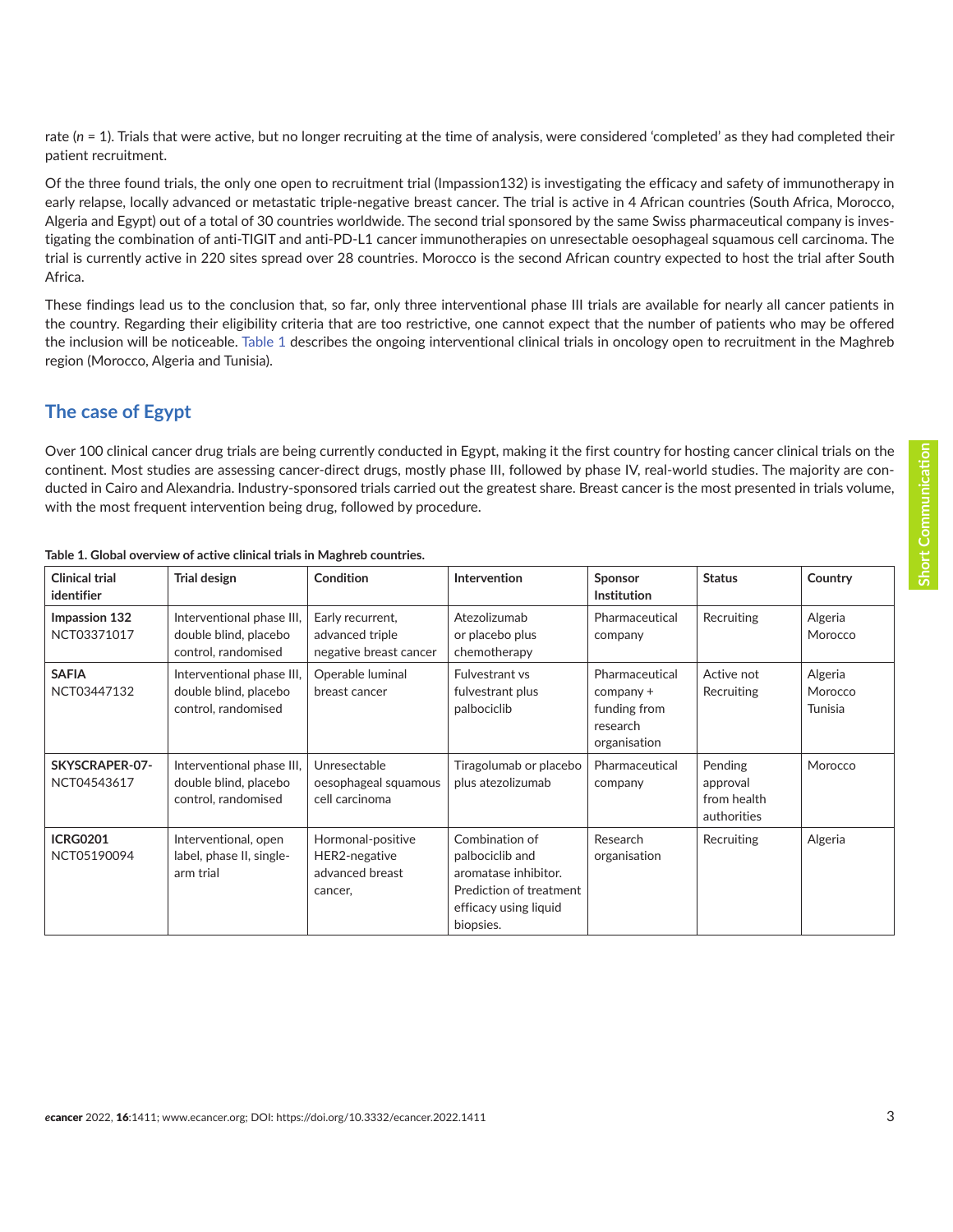# **Discussion**

### *Barriers to hosting trials in Morocco*

Although barriers to trial participation in Africa have lately been the subject of numerous papers, most have focused on recruitment barriers in the WHO African region, while North African countries received less attention. Also, most studies surveyed the patient's perspective to a greater extent, while the standpoint of physicians was less explored.

The scoping review outlined, in a well-structured, detailed and documented framework, the multifaceted challenges of conducting clinical trials in the African continent. The sequels of limited human, financial and infrastructural facilities, worsened by the low prioritisation of research and the complexity of regulatory processes, are common barriers that increase the cost-effectiveness of clinical trials' interventions and make it harder to undertake in African countries. Patient under-recruitment creates an additional blockade that continues to hinder the interest of research organisations and pharmaceutical companies.

At the most local level, Morocco's near-absence from the North African clinical trials map is of utmost concern. Although there are substantial gaps in our understanding of the rationale behind this geographical disparity, several issues that may be specific to our country emerge.

#### **Limited infrastructure facilities**

In the absence of a comprehensive list of cancer treatment facilities in the region, comparisons cannot be fairly made. For clarity, the number of university-affiliated public oncology centres ranges from 6 in Morocco to 17 anti-cancer centres in Algeria and up to 26 in Egypt. The number of centres included does increase the recruitment rate, and trials that include high-volume cancer centres are more likely to reach recruitment targets within the expected timeframe [\[4\].](#page-5-0) In Morocco, medical oncology was recognised as a separate academic and clinical discipline in 1994. Over the past 20 years, 150 medical oncologists were formed and over 120 fellows are currently trained [\[5\].](#page-5-0) In parallel, the Algerian population is being served by almost 1000 certified medical oncologists, while they accounted for 500 in Egypt [\[6\].](#page-5-0)

#### **The lack of reliable electronic resources**

This lack exacerbates the scarcity of cancer-related information, and translates to a much more needed effort to properly estimate some practicalities: the number of study centres to include; the average trial screening target; and the expected timeframe and budget.

#### **Limited qualified staff trained on the management and monitoring of clinical trials**

Only a few master's degrees in clinical research training are accessible after a 4-year bachelor's degree in a healthcare-related field. Most are awarded by private universities. Aside from that, in a country where medical research is still at a nascent stage, local investigators may have not yet attained a long-standing experience and the operational expertise required to manage clinical trials, of any given size and complexity. This gap between the willingness to take part in cutting-edge research and the lack of formal training is a major reason why local physicians may find research daunting.

#### **The unpredictability of regulatory timelines**

This translates into a long and winding road from the approval of the Ministry of Health, the Regional Committee on the Protection of People and the National Commission for the Protection of Personal Data to the local ethical review committees. The complexity of the administrative framework creates biases that derail future research in the country, and undermine physicians' endeavours to draw the interest of pharmaceutical companies and attract advanced therapeutic solutions to their deserving patients.

#### **Ethical validity**

While parsing the set of reasons, the JCO review questioned the ability of African countries to meet the International Clinical Practice standards and ethical validity, particularly regarding the readability of informed consent forms by patients. The concern is that if patients cannot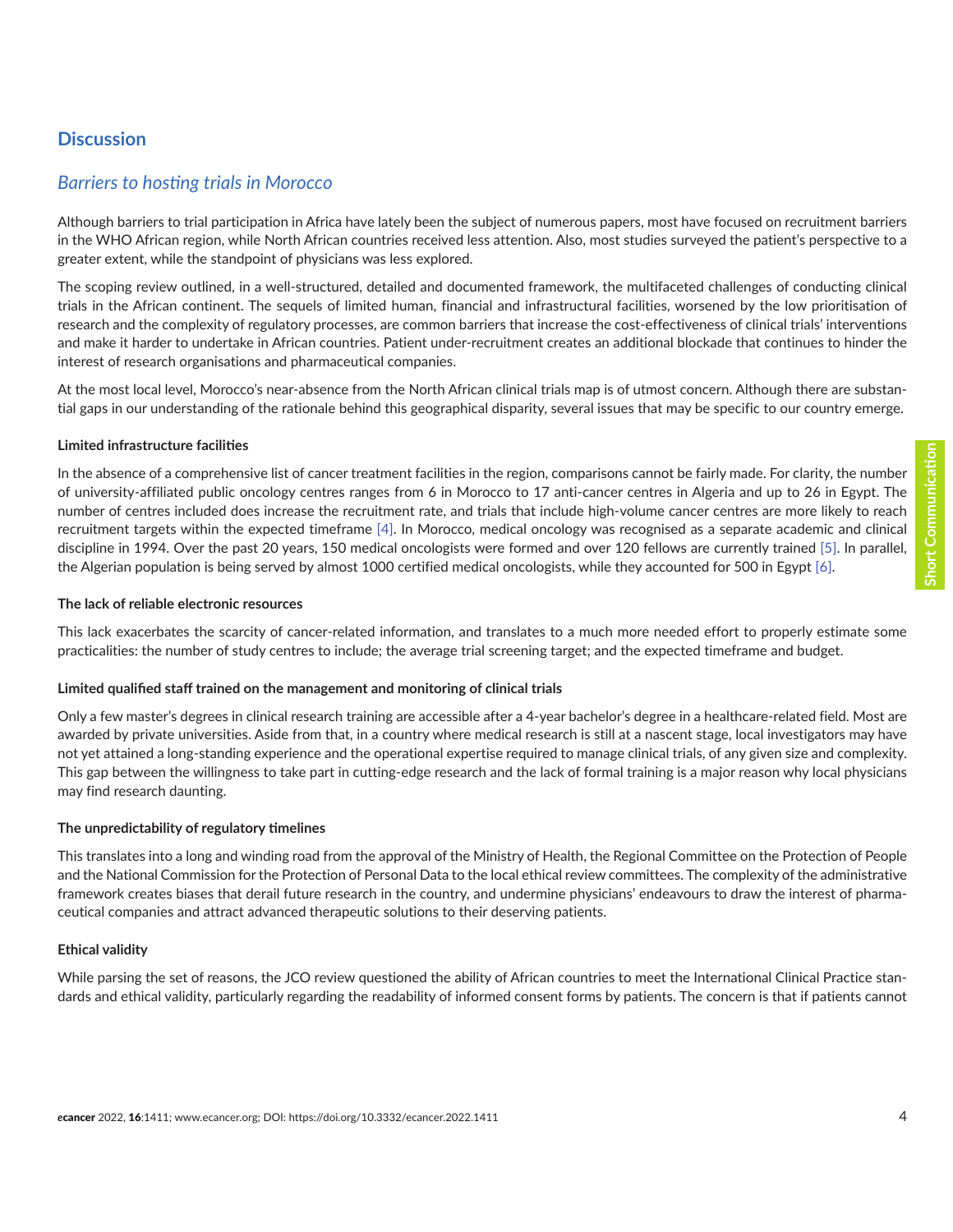read or comprehend written materials, in the form of long complex paperwork that is provided to them, their autonomous decision of participating in the research cannot be guaranteed. The fact is that this barrier is not less controversial and arguable. The therapeutic misconception among research subjects is not particular to African countries. Joffre et al [\[7\]](#page-5-0) conducted a cross-sectional survey to measure the quality of understanding among adult patients participating in clinical trials that assessed a cancer-directed treatment at Dana-Farber Cancer Institute, a world-class institution and its affiliated institutions. The results noted that although most patients easily understood their consent forms, 70% did not understand that the experimental treatment was unproven and 74% did not recognise that the treatment was not standard. This begs the question of whether consent forms are written in a manner that conforms to plain language standards and aim to transcend linguistic and cultural barriers for effective global access to clinical trials.

### *Cancer research in Morocco: a bibliometric analysis*

Generating country-specific evidence is the key element to implement health policies that can be tailored to the specific needs of each population. According to the public database of biomedical literature, PubMed, the number of cancer-related publications in Morocco has risen from 105 in 2010 to 344 in 2021. Of note, this increasing trend has been stronger than in other conditions. Bibliometric analysis suggests that Morocco is ranked among the top African countries in terms of the most indexed publications. Overall, North African countries showed the highest growth in the country. Egypt has the highest number of indexed documents, H-index and the most cited documents with 67% of the total publications from 2015 to 2019, according to the Web of Science database [\[8\]](#page-5-0). Most papers are published in local or low-ranking journals. The exorbitant processing fees by peer-reviewed journals, the lack of funding opportunities, the high cost of many interventions and the limited resources and infrastructures render high-quality research arduous to achieve.

### *Local strategies adopted to improve hosting clinical trials*

In countries with challenging health issues, small efforts can lead to consequent results. If carefully planned, plenty of room exists to not cut corners on the conduction of clinical trials in LMICs. In contrast to their week trial density, 85% of the top 20 countries ranked by highest annual growth rate—in the period 2006–2012—were countries with emerging economies. The highest average rate was reported in lowermiddle-income countries (14.7%) compared to 6.1% in high-income countries [\[2\]](#page-5-0). This remarkable growth reflects increasing awareness and scientific commitment among LMICs in recent years and is expected to continue rising. The enormous research potential offered by LMIC is lying on the increased incidence of cancer and especially the markedly lower cost of running clinical trials. Cost-effectiveness drives the research agenda of pharmaceutical companies that seek the best value for money with a maximisation of profit.

Morocco was the first country in North Africa to initiate a National Cancer Prevention and Control Plan [\[9\]](#page-5-0). A real keystone of modern public health policy, the plan advocates concrete and long-standing operational measures to implement the four basic components of cancer control: prevention, early detection, diagnosis and treatment, and palliative care. The plan was tasked with assisting and promoting cancer research and made sustained progress across the entire research continuum.

The efforts were achieved with the foundation of the National Cancer Research Institute (CRI). The referral academic institution with autonomous funding was dedicated to leveraging the standards of clinical research capabilities in the country. Since its creation in 2014, CRI has funded more than 40 research projects and created a national network for researchers in oncology with a mission to facilitate collaboration and coordination of cancer research in Morocco.

Accordingly, the number of designated cancer facilities has doubled over the past decade: The national coverage was enhanced further by two university medical centres, four regional oncology centres and creation of proximity oncology centres in provincial hospitals, alongside private specialised clinics.

In parallel, regulatory efforts have been made to improve the legislative framework governing the conduct of clinical trials. Public health agencies and institutional research ethics boards are adapting clear-sighted policies to accelerate the regulatory approval pathway. This translates into reduced time to first site initiation recruitment of 3–4 months, rather than 2 years, as asserted by local investigators.